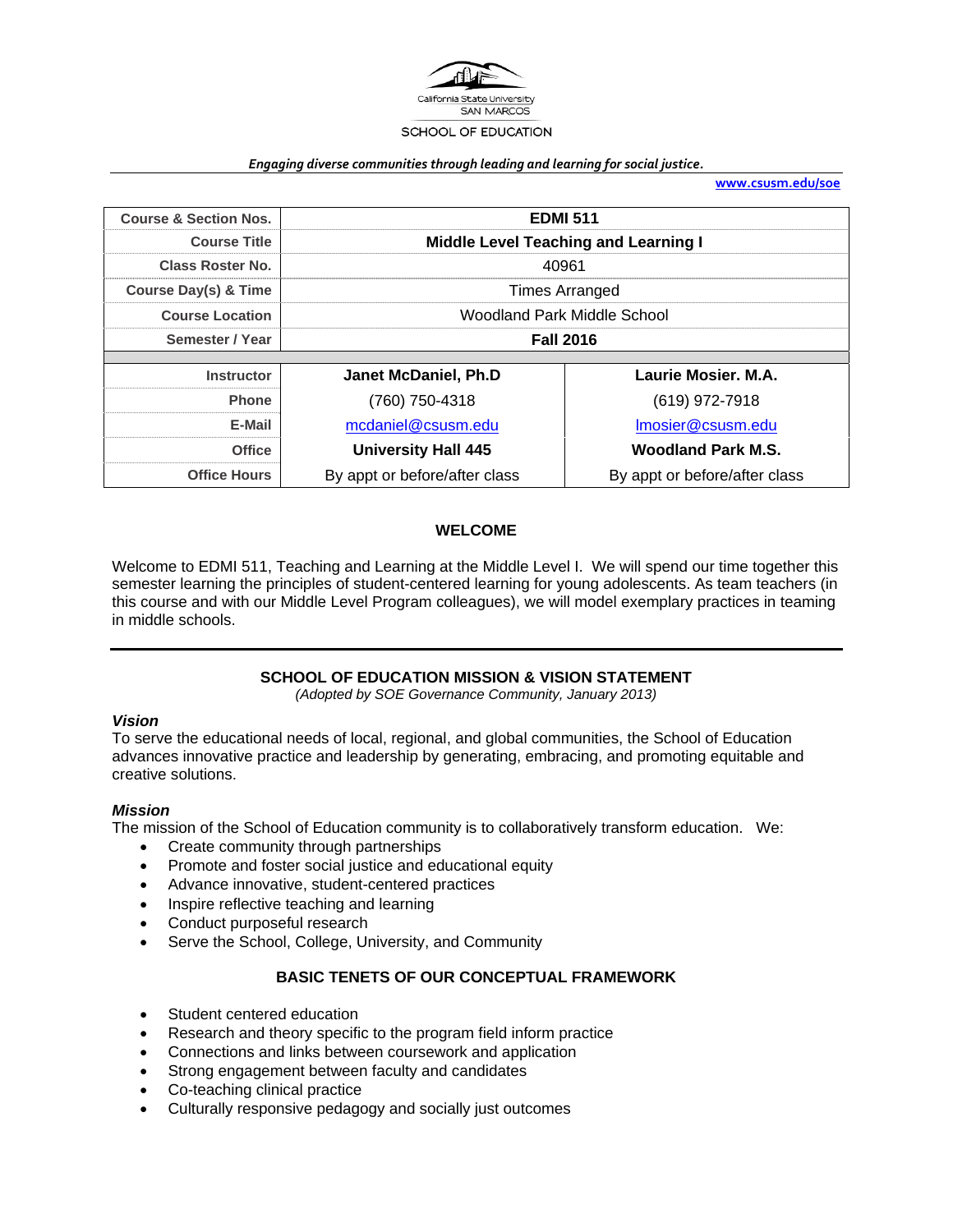# **COURSE DETAILS**

# **Course Description**

Focuses on developing a preliminary understanding of learning theory and instructional practice in selfcontained or departmentalized settings.

# **Course Prerequisites**

Admission to the Middle Level Teacher Education Program.

# **Course Objectives**

- Students will demonstrate knowledge of the principles of effective schooling for young adolescents.
- Students will demonstrate effective standards-based lesson planning that is responsive to the needs of diverse young adolescents.
- Students will interpret major theories of young adolescent development through course assignments.
- Students will identify and analyze a variety of multicultural/multilingual learner centered instructional strategies including those that maximize comprehensible input, student interactions, and learning strategies for content and language development.
- Students will develop strategies for designing student-centered classroom environments.

# **Required Texts**

Texts may be acquired in print or digital versions.

### *Required:*

- Association for Middle Level Education. (2010). *This We Believe: Keys to Educating Young Adolescents*. AMLE. ISBN: 9781560902324 https://www.amle.org/Shop/ (print or ebook)
- Powell, Sara Davis. (2015). *Introduction to Middle Level Education, 3rd edition.* Pearson. ISBN 9780133831566
- Schniedewind, Nancy and Davidson, Ellen. (2014). *Open Minds to Equality: A Sourcebook of Learning Activities to Affirm Diversity and Promote Equity, 4th edition.* Rethinking Schools. ISBN: 9780942961607

### *Recommended:*

Association for Middle Level Education. (2010). *Research and Resources in Support of This We Believe.* AMLE. ISBN: 9781560902348 https://www.amle.org/Shop/ (only available in print)

#### TaskStream account.

### **Authorization to Teach English Learners**

This credential program has been specifically designed to prepare teachers for the diversity of languages often encountered in California public school classrooms. The authorization to teach English learners is met through the infusion of content and experiences within the credential program, as well as additional coursework. Candidates successfully completing this program receive a credential with authorization to teach English learners. *(Approved by CCTC in SB 2042 Program Standards, August 02)*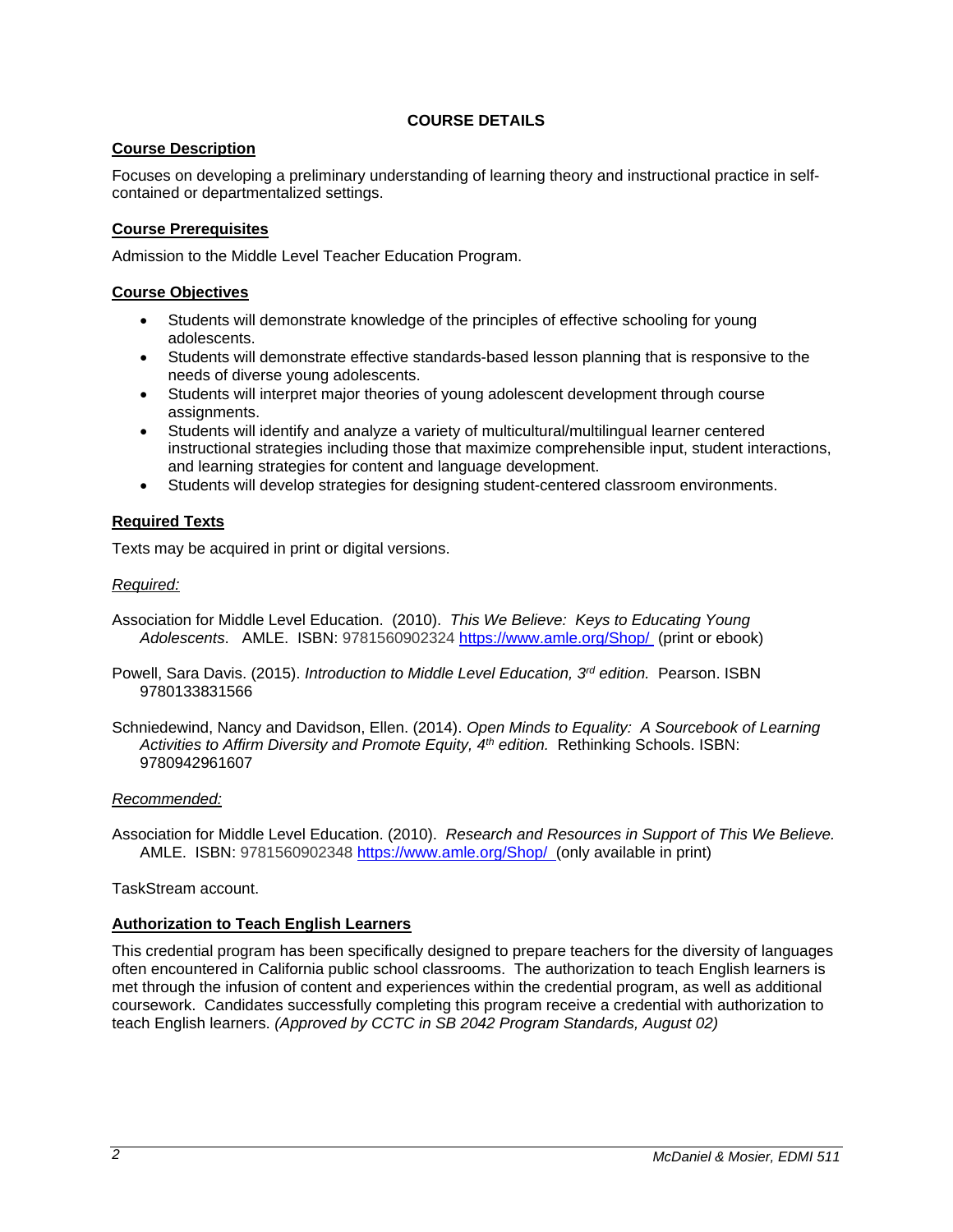# **STUDENT LEARNING OUTCOMES**

# **Teacher Performance Expectation (TPE) Competencies**

The course objectives, assignments, and assessments have been aligned with the CTC standards for the Multiple Subject Credential. This course is designed to help teachers seeking a California teaching credential to develop the skills, knowledge, and attitudes necessary to assist schools and district in implementing effective programs for all students. The successful candidate will be able to merge theory and practice in order to realize a comprehensive and extensive educational program for all students. You will be required to formally address the following TPEs in this course:

TPE 6d: Engaging and supporting all learners

- TPE 6e: Middle level philosophy and school organization
- TPE 9: Creating and managing effective instructional time

# **California Teacher Performance Assessment (CalTPA)**

To assist with your successful completion of the CalTPA, a series of informational seminars are offered over the course of the program. TPA related questions and logistical concerns are to be addressed during the seminars. Your attendance to TPA seminars will greatly contribute to your success on the assessment. The CalTPA Candidate Handbook, TPA seminar schedule, and other TPA support materials may be found on the SOE website:

http://www.csusm.edu/education/CalTPA/ProgramMaterialsTPA.html

### **Expected Dispositions for the Education Profession**

Education is a profession that has, at its core, certain dispositional attributes that must be acquired and developed. Teaching and working with learners of all ages requires not only specific content knowledge and pedagogical skills, but positive attitudes about multiple dimensions of the profession. The School of Education has identified six dispositions that must be evident in teacher candidates: social justice and equity, collaboration, critical thinking, professional ethics, reflective teaching and learning, and life-long learning. These dispositions have observable actions that will be assessed throughout the preparation program. For each dispositional element, there are three levels of performance - *unacceptable*, *initial target*, and *advanced target*. The description and rubric for the three levels of performance offer measurable behaviors and examples.

The assessment is designed to provide candidates with ongoing feedback for their growth in professional dispositions and includes a self-assessment by the candidate. The dispositions and rubric are presented, explained and assessed in one or more designated courses in each program as well as in clinical practice. Based upon assessment feedback candidates will compose a reflection that becomes part of the candidate's Teaching Performance Expectation portfolio. Candidates are expected to meet the level of *initial target* during the program.

### **School of Education Attendance Policy**

Due to the dynamic and interactive nature of courses in the School of Education, all candidates are expected to attend all classes and participate actively. At a minimum, candidates must attend more than 80% of class time, or s/he may not receive a passing grade for the course at the discretion of the instructor. Individual instructors may adopt more stringent attendance requirements. Should the candidate have extenuating circumstances, s/he should contact the instructor as soon as possible. *(Adopted by the COE Governance Community, December, 1997).*

For this course: Students missing more than one class session cannot earn an A or A-. Students missing more than two class sessions cannot earn a B or B+. Arriving late or leaving early by more than 20 minutes counts as an absence. Illness and emergencies are considered on a case-by-case basis. However, notifying the instructor does not constitute an excuse. All assignments must be turned in on the due date even in case of an absence.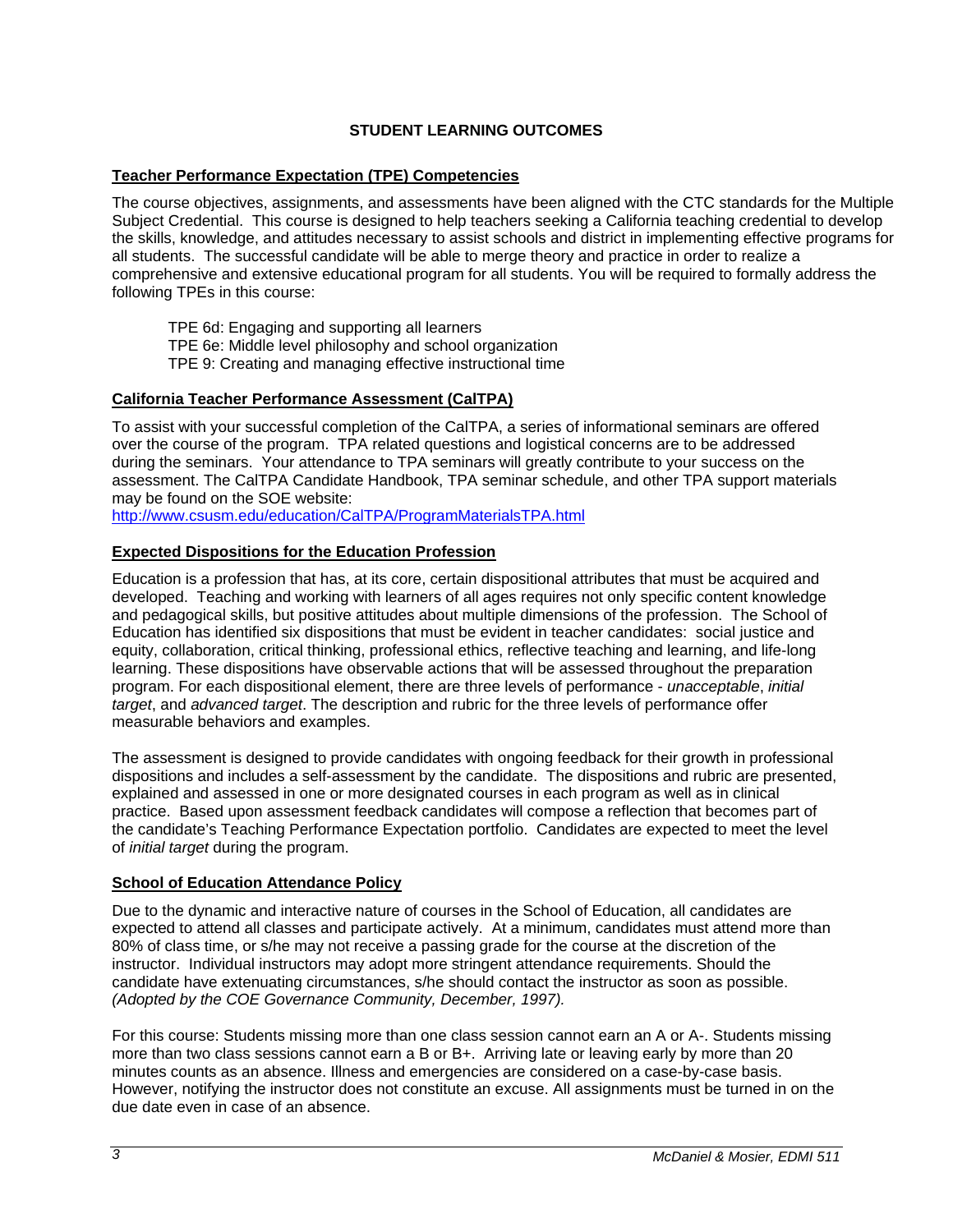### **Students with Disabilities Requiring Reasonable Accommodations**

Candidates with disabilities who require reasonable accommodations must be approved for services by providing appropriate and recent documentation to the Office of Disability Support Services (DSS). This office is located in Craven Hall 4200, and can be contacted by phone at (760) 750-4905, or TTY (760) 750-4909. Candidates authorized by DSS to receive reasonable accommodations should meet with their instructor during office hours or, in order to ensure confidentiality, in a more private setting.

# **CSUSM Academic Honesty Policy**

Students will be expected to adhere to standards of academic honesty and integrity, as outlined in the Student Academic Honesty Policy. All assignments must be original work, clear and error-free. All ideas/material that are borrowed from other sources must have appropriate references to the original sources. Any quoted material should give credit to the source and be punctuated accordingly.

Academic Honesty and Integrity: Students are responsible for honest completion and representation of their work. Your course catalog details the ethical standards and penalties for infractions. There will be zero tolerance for infractions. If you believe there has been an infraction by someone in the class, please bring it to the instructor's attention. The instructor reserves the right to discipline any student for academic dishonesty, in accordance with the general rules and regulations of the university. Disciplinary action may include the lowering of grades and/or the assignment of a failing grade for an exam, assignment, or the class as a whole.

Incidents of Academic Dishonesty will be reported to the Dean of Students. Sanctions at the University level may include suspension or expulsion from the University.

Refer to the full Academic Honesty Policy at: http://www.csusm.edu/policies/active/documents/Academic\_Honesty\_Policy.html

### **Plagiarism**

As an educator, it is expected that each candidate (course participant) will do his/her own work, and contribute equally to group projects and processes. Plagiarism or cheating is unacceptable under any circumstances. If you are in doubt about whether your work is paraphrased or plagiarized see the Plagiarism Prevention for Students website http://library.csusm.edu/plagiarism/index.html. If there are questions about academic honesty, please consult the University catalog.

### **Necessary Technical Competency Required of Students**

To successfully complete course activities, you need to use Cougar Courses (download course documents, watch presentations and videos, upload your assignments, post discussion responses and reply to peers' posts, join online chats, etc.). You need to use email effectively and know how to attach files. It is best that you know how to make minor configuration changes in a Web browser (change font sizes, open and close tabs, allow or disable pop-ups and plug-ins, enable Cookies and JavaScript, etc.). In addition, you are expected to use office applications (such as a word processor, a presentation tool, a spreadsheet tool, an image viewer, a PDF reader, etc.), engage in collaboration and file sharing (such as Dropbox and/or Google Drive & Apps), and apply Web literacy skills (conduct an effective search with a search engine, evaluate trustworthiness of web content, understand copyrights). Lastly, you may need to troubleshoot basic hardware and software problems.

If you need any technical support, contact IITS Student Help Desk: http://www.csusm.edu/sth/.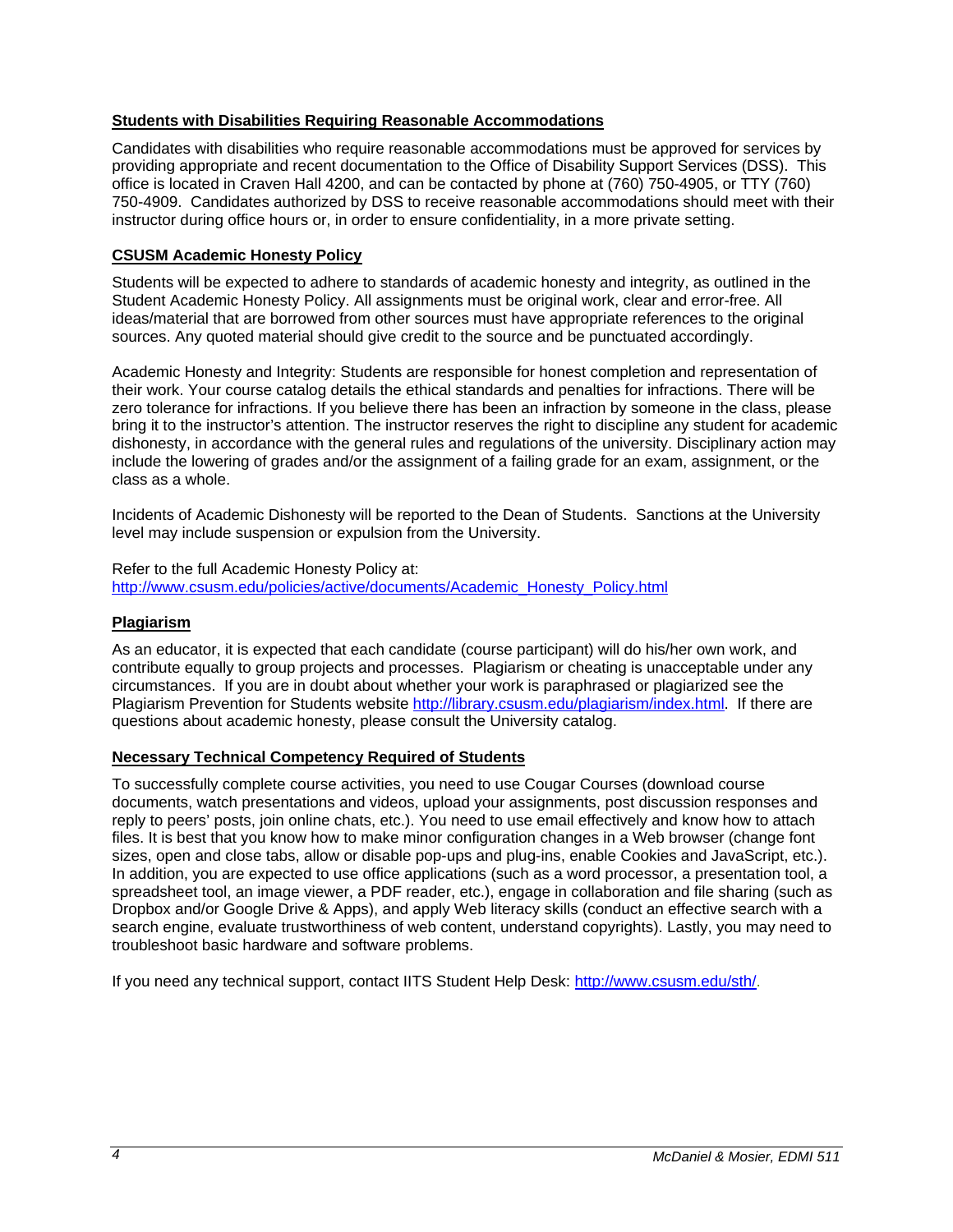# **Electronic Communication Protocol**

Electronic correspondence is a part of your professional interactions. If you need to contact the instructor, e-mail is often the easiest way to do so. It is our intention to respond to all received e-mails in a timely manner. Please be reminded that e-mail and on-line discussions are a very specific form of communication, with their own nuances and etiquette. For instance, electronic messages sent in all upper case (or lower case) letters, major typos, or slang, often communicate more than the sender originally intended. With that said, please be mindful of all e-mail and on-line discussion messages you send to your colleagues, to faculty members in the School of Education, or to persons within the greater educational community. All electronic messages should be crafted with professionalism and care.

Things to consider:

- Would I say in person what this electronic message specifically says?
- How could this message be misconstrued?
- Does this message represent my highest self?
- Am I sending this electronic message to avoid a face-to-face conversation?

In addition, if there is ever a concern with an electronic message sent to you, please talk with the author in person in order to correct any confusion.

#### **COURSE REQUIREMENTS**

#### **Course Assignments**

All assignments are described in detail on Cougar Courses (CC) and will be turned in electronically to CC. It is your responsibility to observe all deadlines and due dates even if you are absent from class. If you do not have access to CC for a timely submission, you may email the assignment to the instructor by the due date. When you re-establish access to CC, you will upload the assignment to our course website. Late assignments will be penalized by deducting 10% of the potential points for each day late. After 5 days, the assignment will be given zero (0) points. Be sure to save electronic copies of all of your assignments on your own computer. If you have questions about an assignment, ask the instructor indicated below.

### **1. Beginning the School Year (McDaniel)**

Due: September 18, 11:55 PM on Cougar Courses

Observe the beginning of the school year at your assigned school and write a reflection of 1,000-1,500 words. Follow the instructions provided to you in class and on Cougar Courses.

#### **2. Shadow a Young Adolescent (McDaniel)**

Due: October 5, 11:55 PM on Cougar Courses Shadow a young adolescent as assigned and write a reflection of 1,000-1,500 words. Follow the instructions provided to you in class and on Cougar Courses.

#### **3. Instructional Design (Mosier)**

Due: October 18, 11:55 PM on Cougar Courses

Prepare a lesson plan demonstrating your understanding of instructional planning, specifically the components of lesson planning and assessment as well as differentiating for EL students. This assignment will be joint with the instructor of EDMI 555 and will be given points for each course. Follow the instructions provided to you in class and on Cougar Courses.

#### **4. Professionalism; Participation (McDaniel & Mosier)**

Ongoing; Write-Up due: October 23, 11:55 PM on Cougar Courses

Complete a self-assessment of your professionalism and participation as described below. Professional demeanor is expected of all students in the Middle Level Program. This includes but is not limited to the following: